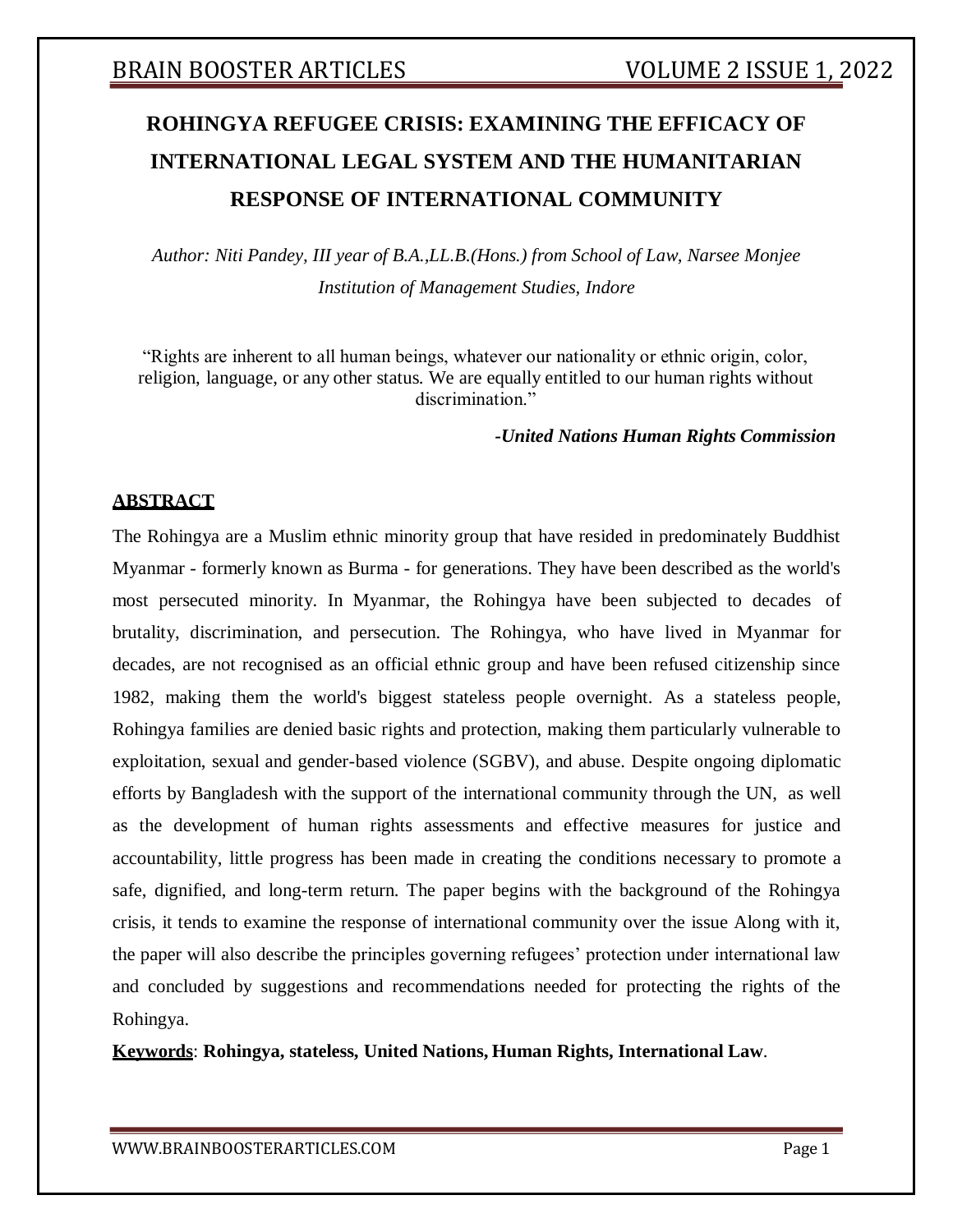## **INTRODUCTION**

**"***We are alive, but we live like animals. We have no human rights, no education. We don't have enough water, enough toilets or safety. Nobody is fighting for us*."

**-** *Mohib Ullah, leader of Rohingya Community*<sup>1</sup>

The Rohingya Refugee Crisis is one among Asia's many difficulties associated with statelessness and refugees, and has been labelled as a "textbook example of ethnic cleansing." by the UN High Commissioner for Human Rights, Zeid Ra'ad Al Hussein.<sup>2</sup> The Rohingya are a Muslim ethnic minority in Myanmar, which is dominated by Buddhism, and are widely regarded as the world's most persecuted and discriminated minority. The racial prosecution is the result of decades of struggle between the Myanmar government and Rohingya Muslims over religious and ethnic differences. The majority have entered Bangladesh by land, while others have travelled by water to Indonesia, Malaysia, and Thailand. Since the 1970s, the Rohingya have been persecuted. Despite the fact that many of them have origins in Myanmar dating back centuries, they are considered illegal immigrants from Bangladesh. Myanmar's military government approved a citizenship law in 1982 that named 135 ethnic groups eligible for citizenship, but omitted the Rohingya, who had had citizenship rights since the country's independence in  $1948<sup>3</sup>$  As a result, all Rohingya people lost their citizenship and became stateless overnight.

The recent exodus started on August 25, 2017 , when violence occurred in Myanmar's Rakhine State , a small group of Rohingya militants known as the *Arakan Rohingya Solidarity Army* (ARSA) attacked police checkpoints, killing 12 Myanmar security personnel. In retaliation,

Myanmar's military swore to root out militant organisations , and they've retaliated on a vast scale, killing, injuring, and uprooting many innocent civilians, thereby violating international humanitarian law.<sup>4</sup>

[WWW.BRAINBOOSTERARTICLES.COM](http://www.brainboosterarticles.com/) enterprise and the control of the control of the control of the control of the control of the control of the control of the control of the control of the control of the control of the control o

<sup>1</sup>Vidya Krishnan, *We live like animals': Refugee leader gives Rohingya a voice*, LOS ANGELES TIMES, September 16, 2019.

<sup>2</sup>Sarah Gabbens, *Myanmar's Rohingya Are in Crisis—What You Need to Know*, NATIONAL GEOGRAPHIC MAGAZINE, September 30, 2017.

<sup>3</sup>Krishnadev Calamur, *The Misunderstood Roots of Burma's Rohingya Crisis*, THE ATLANTIC, September 25, 2017, accessed July 31, 2019, https:[//www.theatlantic.com/international/archive/2017/09/rohingyas-burma/540513/.](http://www.theatlantic.com/international/archive/2017/09/rohingyas-burma/540513/) <sup>4</sup> Supra Note 2.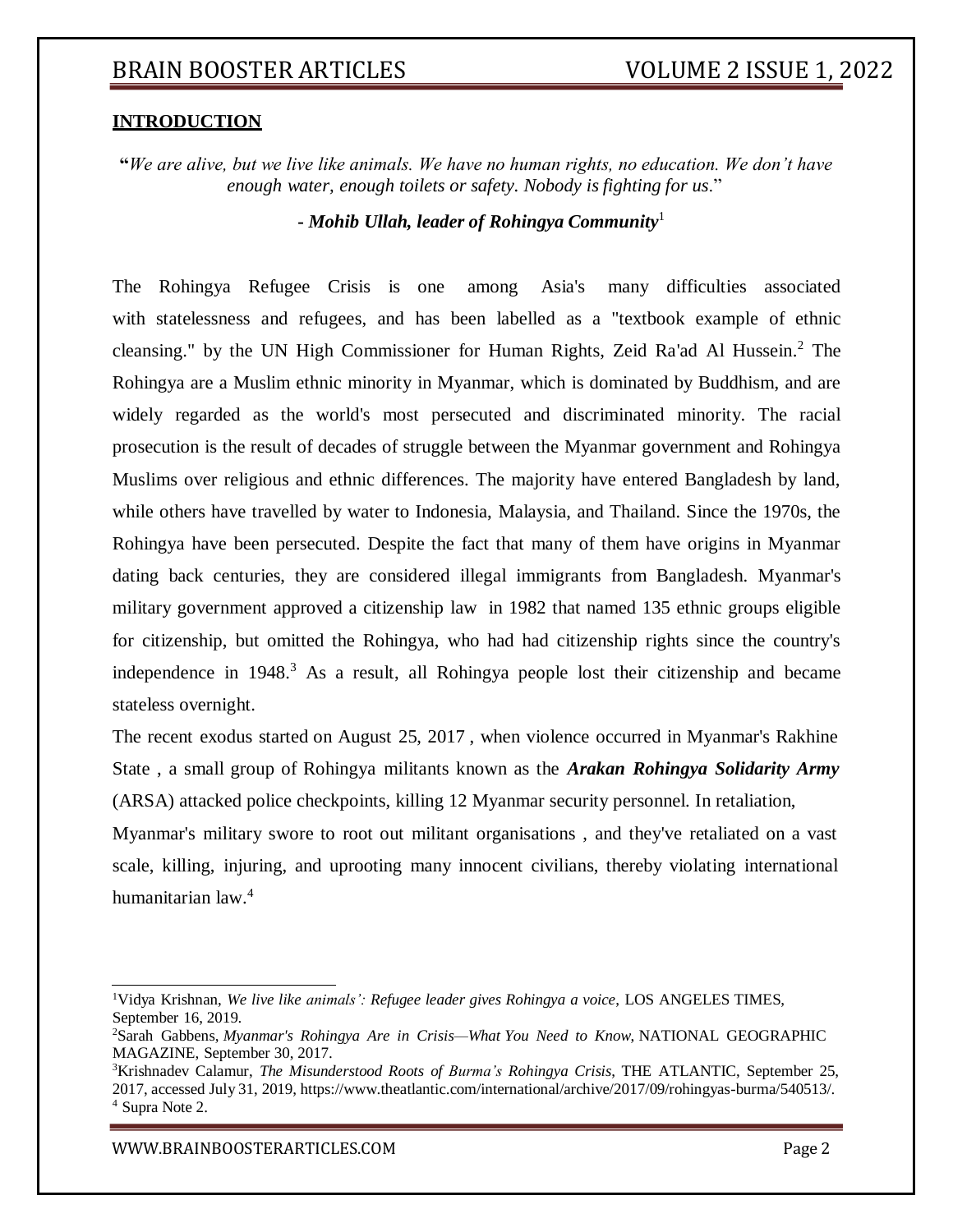ARSA was declared a terrorist organisation by the government as the military carried out a ruthless assault that destroyed hundreds of Rohingya communities and forced over 700,000 Rohingya people to flee Myanmar,. According to the international medical charity Doctors Without Borders, at least 6,700 Rohingya were killed in the first month of attacks, between August 25 and September 24, 2017, while the Myanmar military raped and assaulted Rohingya women and girls, according to Amnesty International. The UN panel's head stated that the panel discovered evident patterns of military abuse, such as systematic targeting of civilians, sexual violence, propagating discriminatory discourse against minorities, and establishing an environment of impunity for security forces.<sup>5</sup>

In November 2019, Gambia filed the first international complaint against Myanmar at the International Court of Justice, accusing the country of breaking the UN Genocide Convention on behalf of the Organization of Islamic Cooperation's fifty-seven member states.<sup>6</sup> The court unanimously concluded in January 2020 Myanmar must take emergency measures to protect Rohingya Muslims from assault and preserve evidence of suspected genocide.<sup>7</sup> Myanmar has consistently denied genocide and claims to be conducting its own inquiry into the 2017 incidents. In 2017, a lack of accountability and Myanmar's reluctance to adequately investigate allegations or criminalise genocide were blamed for "killings, rapes and gang rapes, torture, forced displacement, and other severe rights violations."

Throughout the recent crises, the Bangladesh government has responded very generously. On the other hand, Bangladesh has failed to provide enough protection due to UNHCR's inability to provide adequate help. Between 1993 and 1997, a repatriation exercise based on a memorandum of understanding (MOU) between the Bangladesh government and the Office of the UN High Commissioner for Refugees (UNHCR) took place, with approximately 230,000 Rohingya returning to Myanmar as a result of closed camp settings and the lack of long-term integration prospects. This operation was heavily condemned due to poor living conditions, a lack of legal

https:/[/www.icj-cij.org/files/case-related/178/178-20191111-APP-01-00-EN.pdf](http://www.icj-cij.org/files/case-related/178/178-20191111-APP-01-00-EN.pdf) <sup>7</sup> Supra Note 5

#### [WWW.BRAINBOOSTERARTICLES.COM](http://www.brainboosterarticles.com/) enterprise and the state of the page 3

<sup>5</sup>Eleanor Albert and Lindsay Maizland, *The Rohingya Crisis*, COUNCIL ON FOREIGN RELATION, January 23, 2020.

<sup>6</sup> INTERNATIONAL COURT OF JUSTICE, *Application Instituting Proceedings And Request For Provisional Measures* (Gambia v Myanmar) 11 Nov 2019,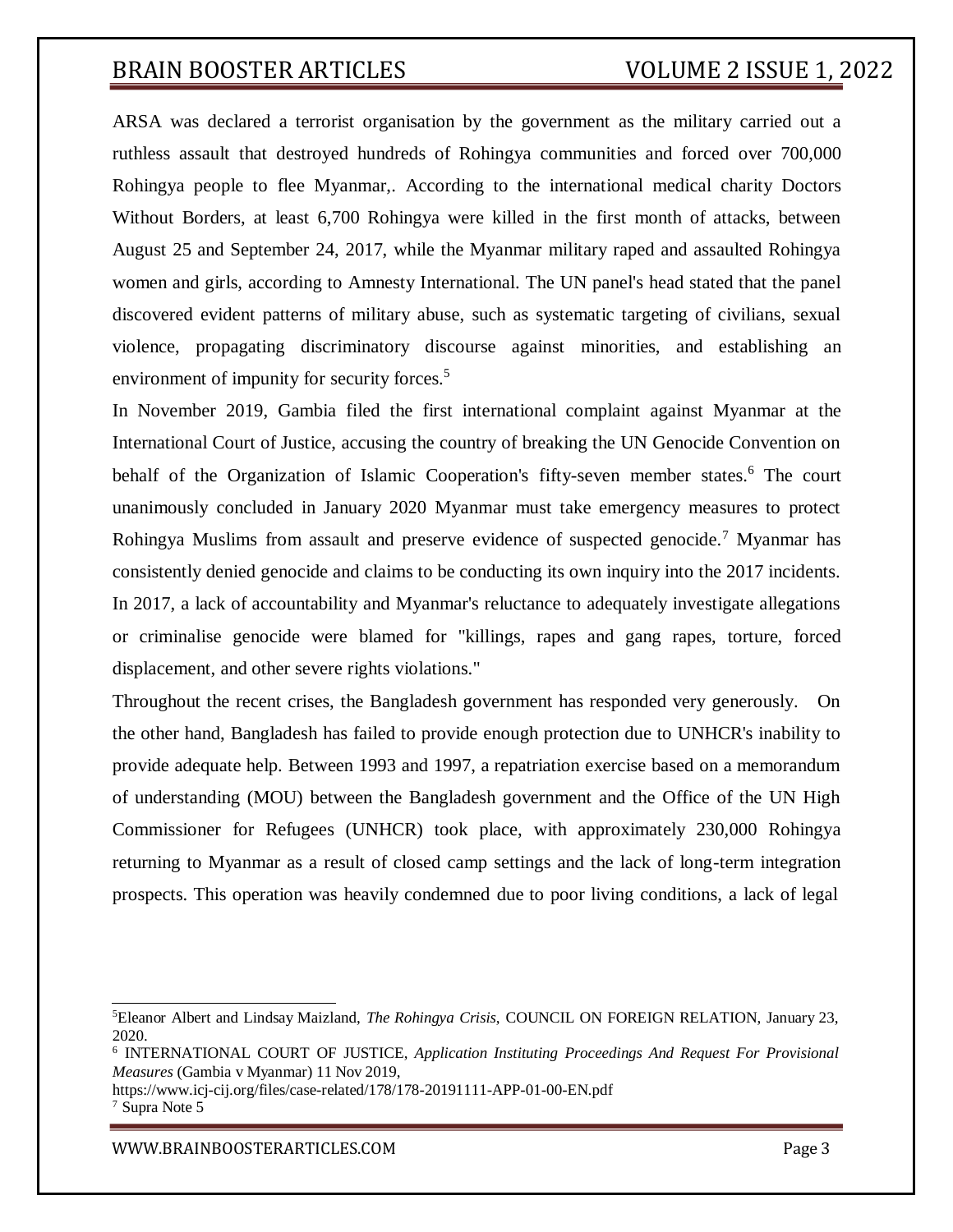and human rights protection, political marginalisation, ambiguous voluntariness, and returnees' lack of knowledge about what they would face once they returned to Myanmar.<sup>8</sup>

Attempts to repatriate Rohingya refugees in the 1970s and 1990s are widely seen as regrettable low points in UNHCR's operational history in Asia.<sup>9</sup> Despite the UN and the international community's emphasis on 'lessons learned,' the current Rohingya situation demands a thorough analysis.

## **RESEARCH DESIGN**

## **Research objectives: -**

This paper has the following research objectives:

- 1. To describe the Historical & contemporary contexts related with Rohingya Crisis.
- 2. To study the concept of refugee protection under International Refugee Law.
- 3. To critically analyze the efficacy of the responses of UNHCR& ASEAN to the crisis.
- 4. To examine the Response of International Community to the crisis.
- 5. To identify the Fault lines in UN's response to the Crisis.
- 6. To identify and examine the Lacuna in functioning of UN in Myanmar.
- 7. To illustrate the Suggestions & Recommendations.

## **Research methodology: -**

The present research is mainly a doctrinal research and analytical study. The researcher utilized the conventional method of collecting data from the primary sources. As study is doctrinal in nature, historical and doctrinal methods are adopted because it is not possible to study purely by experimental methods. The relevant material is collected from the secondary sources including various UN reports, newspaper articles, UN Conventions, International Journals and

<sup>8</sup>David Petrasek, *Through Rose-Coloured Glasses: UNHCR's Role in Monitoring the Safety of the Rohingya Refugees Returning to Burma, in Human Rights and Forced Displacement*, KLUWER LAW INTERNATIONAL, at pp 114-136 (2000).

<sup>9</sup>Mohfidul Hoque, *The Rohingya Genocide: Compilation and Analysis of Survivors' Testimonies*, THE CENTRE FOR THE STUDY OF GENOCIDE AND JUSTICE & LIBERATION WAR MUSEUM, (2018).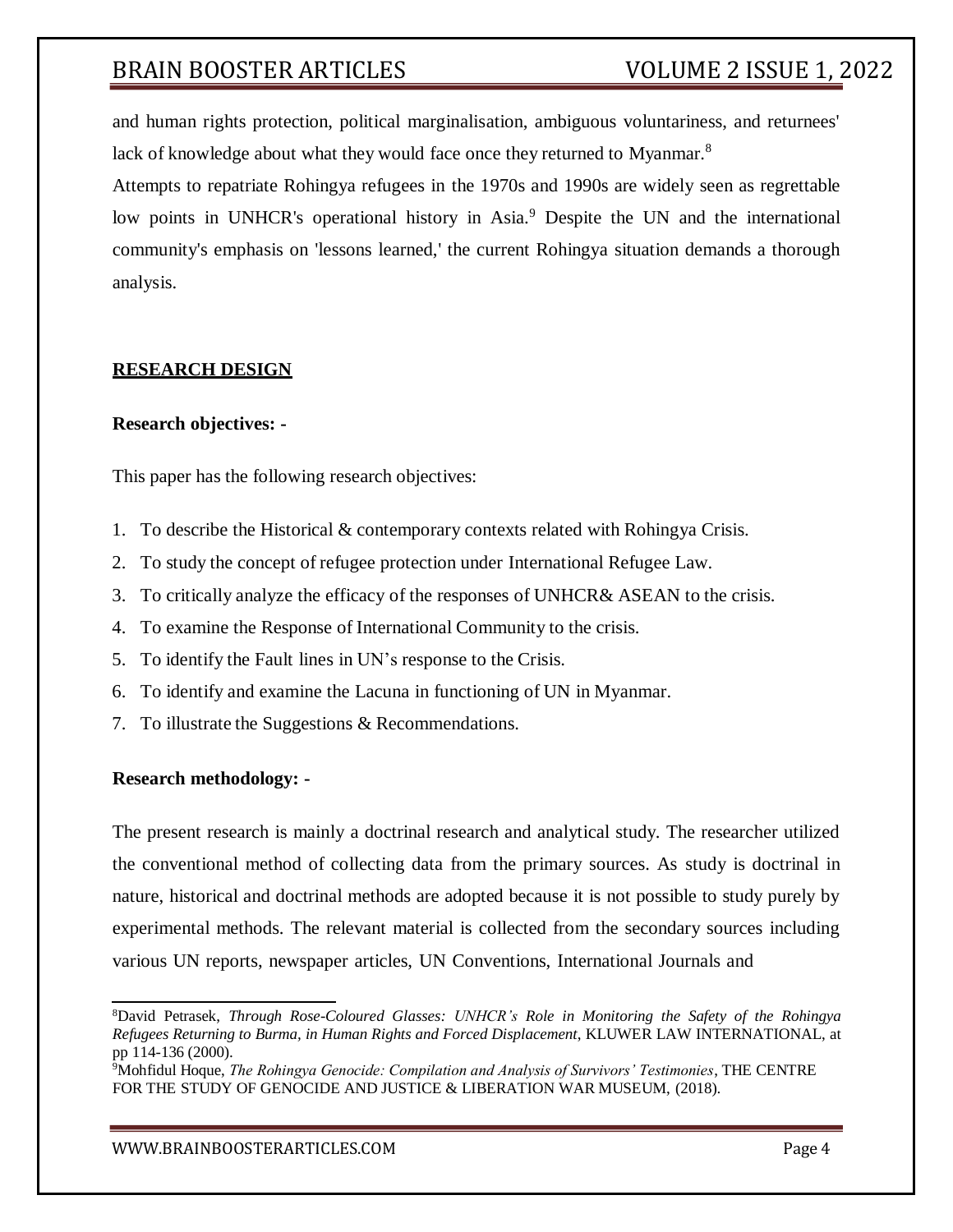International cases. Materials and information are also collected by legal sources like law books, from print and electronic media.

## **ANALYSIS**

## **1. THE CONCEPT OF REFUGEE PROTECTION UNDER INTERNATIONAL LAW**

The term "refugee" as outlined in the 1951 United Nations Convention Related to Refugees refers to "*a person who as a result of events occurring and owing to a well-founded fear of persecution for reasons of race, religion, nationality, membership of a particular social group or political opinion, is outside the country of his nationality and is unable or owing to that fear, sis unwilling to avail himself the protection of that country*".<sup>10</sup>

## **1.1.Law of Asylum**

For refugees to get basic protection, they must be allowed into a country's territory and granted at least temporary asylum. However, no rules dealing directly with admission and asylum are found in the main international refugee mechanisms. They come closest to addressing the issue in their *non-refoulement provisions*, which protect a refugee from being forcibly returned to a country where he or she may face persecution, and in articles that hold that refugees should not be punished for illegally entering a State's territory if they arrive directly from their country of origin.

As defined by Article 1 of the 1951 United Nations Convention Relating to the Status of Refugees, Whether people flee their countries for fear of persecution , or because of armed conflict, foreign aggression or occupation, gross human rights violations, or internal upheavals, there is widespread agreement that they should be admitted and granted at least temporary asylum. A refugee becomes subject to the jurisdiction of the authorities in the nation of reception after he or she has left his or her own country. Refugees do not have a categorical right to asylum

<sup>10</sup> THE UNITED NATIONS CONVENTION RELATED TO REFUGEES 1951, Art. 1.

[WWW.BRAINBOOSTERARTICLES.COM](http://www.brainboosterarticles.com/) Page 5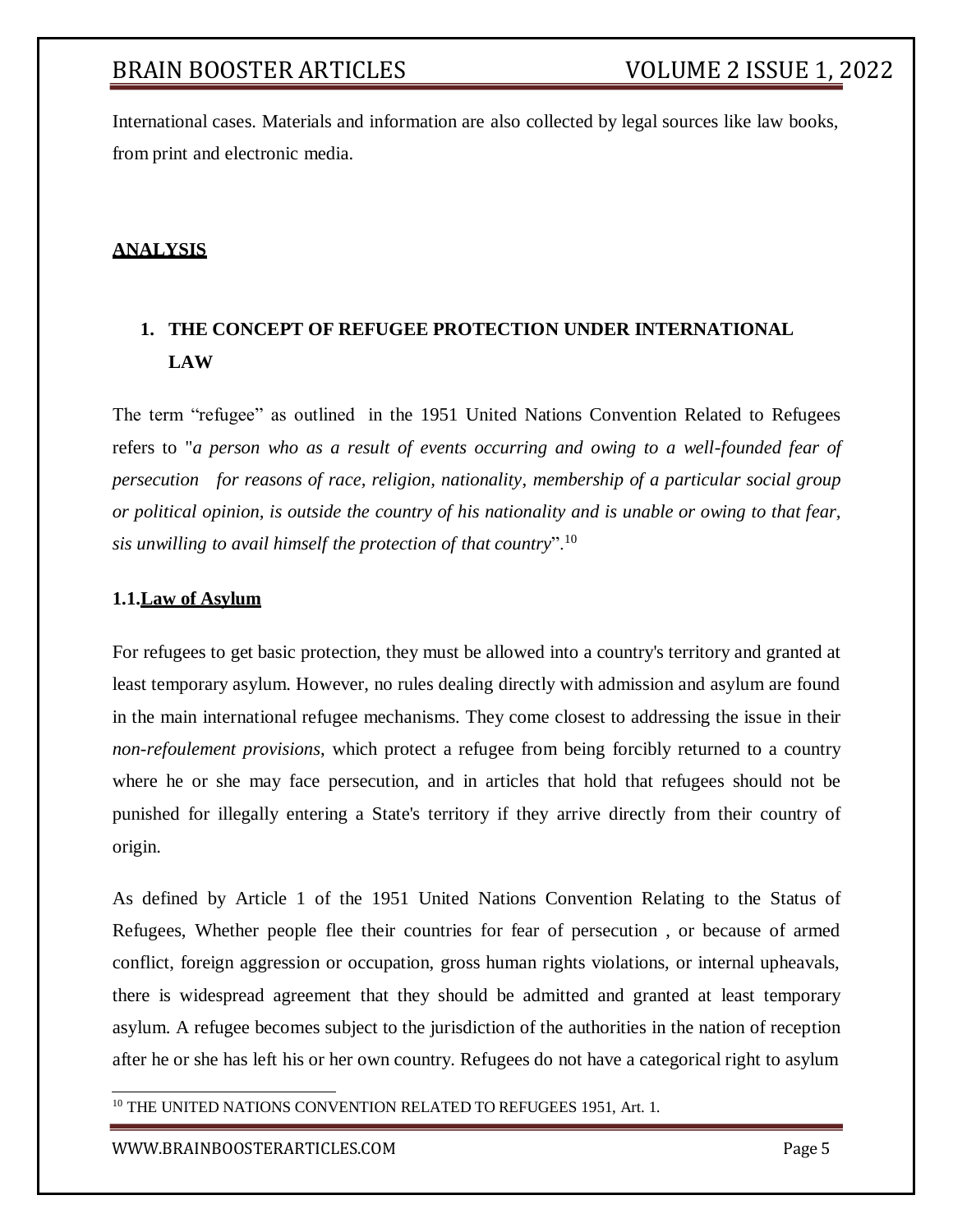under international refugee law. The term "asylum" is not defined in the refugee treaties, although it might be interpreted to indicate "offering protection" to refugees seeking entry into a territorial jurisdiction.<sup>11</sup>

## **1.2 Non-Refoulement Principle**

Non-refoulement is the most basic of protection principles and the first of refugee rights, which states that no one shall be subjected to measures such as border rejection, or, if already in the territory of a country of refuge, expulsion or compulsory return to any country when he or she has reason to fear persecution or danger to life, liberty, or freedom due to reasons related to refugee status. Despite being enshrined in a significant number of international treaties and declarations, This principle is now regarded as a part of general international  $law<sup>12</sup>$ .

Another fundamental principle of refugee protection is enshrined in Article 32 of the 1951 United Nations Convention<sup>13</sup>, which prevents states from expelling refugees who are legally present on their territory unless it is for reasons of national security or public order.

The concept of non-refoulement prohibits nations from turning away refugees at the border, and in some cases, it may even limit a country's ability to intercept refugees en route to its territory and return them to their country of origin.<sup>14</sup>

## **2. UNHCR's RESPONSE**

The UN High Commissioner for Refugees (UNHCR) has emerged as a key international player in the Rohingya refugee crisis. Following the complexities of domestic conflict, the UNHCR created a number of refugee camps near Myanmar's borders, primarily in Bangladesh, the country's closest neighbour.

[WWW.BRAINBOOSTERARTICLES.COM](http://www.brainboosterarticles.com/) **Page 6** 

<sup>&</sup>lt;sup>11</sup> Arthur C. Helton, *Displacement & Human Rights*, 47 JOURNAL OF INTERNATIONAL AFFAIRS at 380 (1994)

<sup>12</sup> Refugees, *Encyclopaedia of Human Rights* at 1253 (2000)

<sup>&</sup>lt;sup>13</sup> THE UNITED NATIONS CONVENTION RELATED TO REFUGEES 1951, Art. 32

<sup>14</sup> Sale v. Haitian Centres Council, 113 SC 2549, 2562-67 (1993)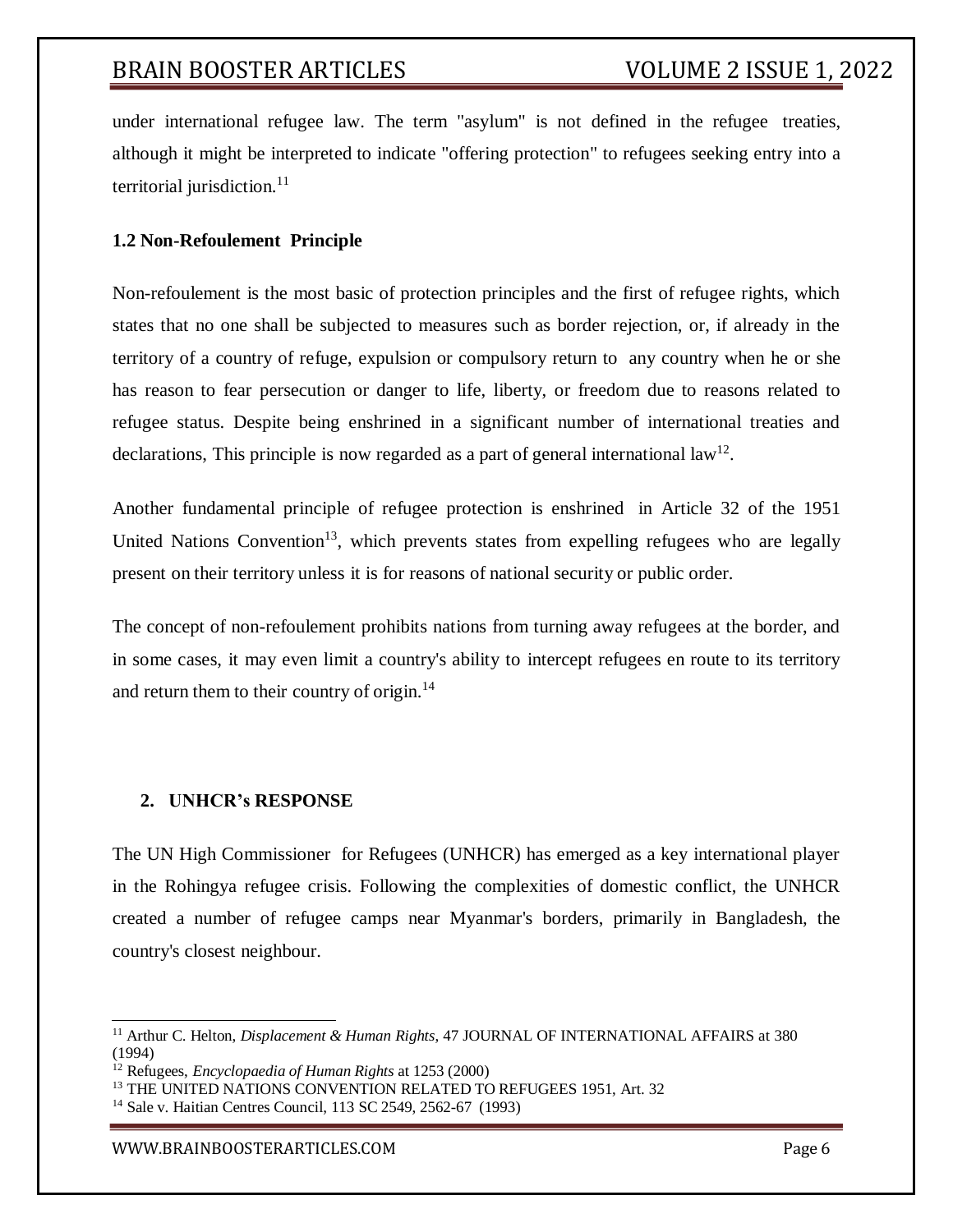As a result, the UNHCR made the first attempt to build a camp outside Myanmar for early rehabilitation and temporary resettlement, by providing temporary housing and livelihood aids for conflict-affected refugees, making available doctors to mobile around the camps for emergency purposes, and adopting several policies for a more strategic service delivery based on international enforcement of non-refoulement principle of Geneva Convention 1951.<sup>15</sup>

The UNHCR offers two solutions based on this principle. The first option is to offer voluntary repatriation to Rakhine state or to establish a new relocation site to allow local communities to integrate with the host natives (voluntary consent). Refugees told stories of gang rape, mass killings, and savage beatings in a report published by the United Nations High Commissioner for Human Rights. More over half of the women interviewed said they have been victims of sexual violence.<sup>16</sup>

#### **3. ASEAN's RESPONSE**

Because of the large influx of migrants into Bangladesh and the trafficking of Muslims into Malaysia and Thailand, the governments of Thailand and Malaysia have stated that this problem cannot be treated as a domestic issue because it could lead to regional instability or human misery. However, When Myanmar joined ASEAN, the issue of Rohingyas was overlooked by the organisation, ultimately failed to address the issues experienced by the Rohingyas or problems created by other countries which might pose a danger to regional integrity.<sup>17</sup>

Thailand has been in the forefront of the humanitarian problem for years, hosting over 120,000 refugees. Thailand, on the other hand, was dealing with insurgency and hoped that the entrance of more stateless Rohingya would catalyse the insurgency. Despite Malaysia's dismal record of ratifying international human rights treaties and enforcing strict immigration laws and procedures, the country has welcomed between 20,000 and 25,000 Rohingyas. Nonetheless, it is

<sup>15</sup> Malang Faye, *A forced migration from Myanmar to Bangladesh and beyond: humanitarian response to Rohingya refugee crisis*, JOURNAL OF INTERNATIONAL HUMANITARIAN ACTION (11 June 2021).

<sup>16</sup> Supra Note 2

<sup>17</sup> KM Rahman, *Ethno-political conflict: the Rohingya vulnerability in Myanmar*, 8(2) INTERNATIONAL JOURNAL OF HUMANITY SOCIAL SCIENCE STUDIES, 288–295 (2015)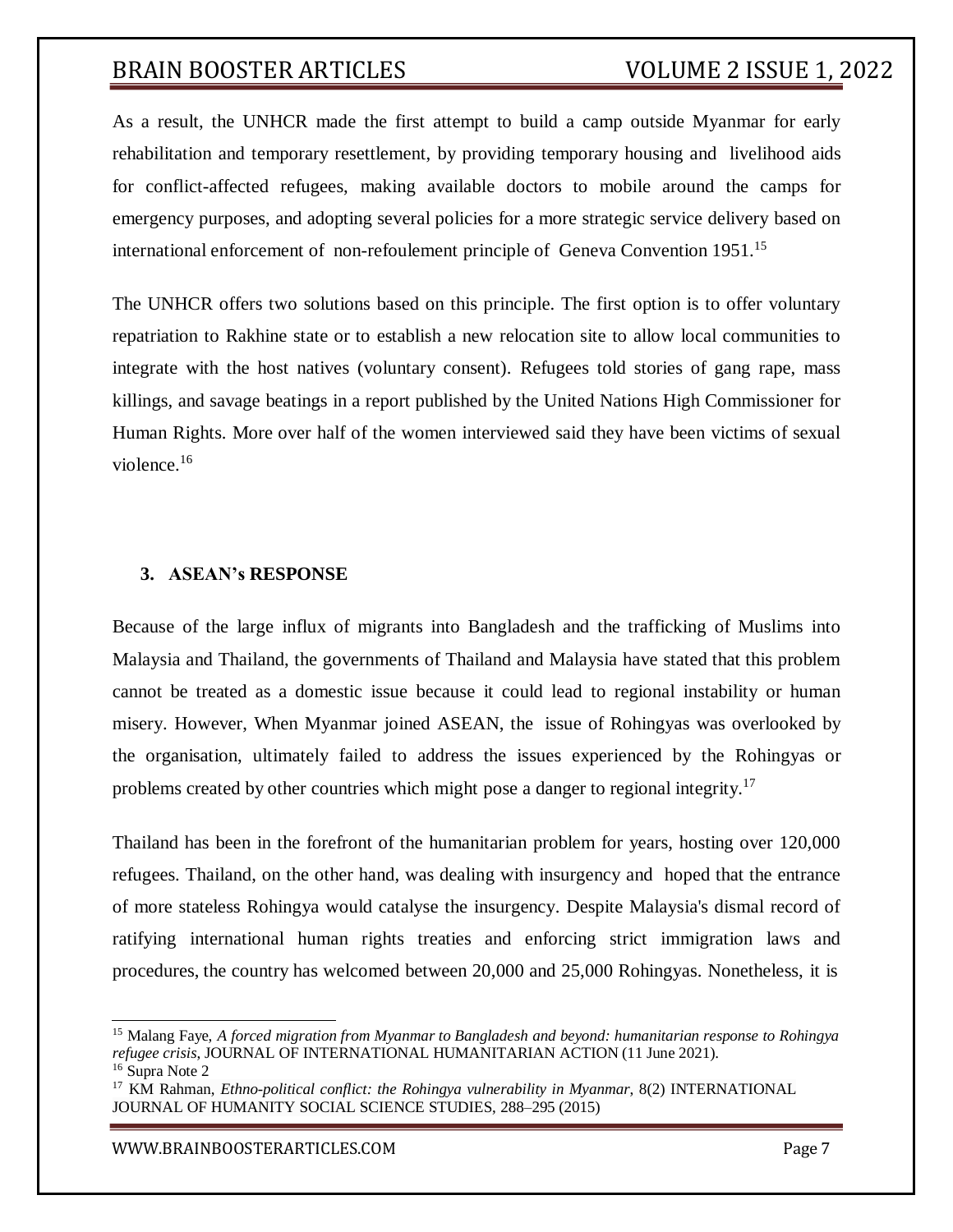worth noting that neither Malaysia nor Thailand are signatories to the 1951 United Nations Convention on the Status of Refugees or the 1967 Protocol on the Rohingya Refugee Crisis.<sup>18</sup>

## **4. ROHINGYA IN BANGLADESH AND EVOLUTION OF POLICY ADVISORY SYSTEM**

Approximately 90% of the Rohingya people now resides in Bangladesh, primarily in 28 collective sites and 99 other dispersed areas. Two of these collective sites are governmentregistered camps, and the most of the others are maintained by intergovernmental organisations such as the United Nations High Commissioner for Refugees (UNHCR) and the International Organization for Migration (IOM) and nongovernmental organisations (NGOs) . The UNHCR and the International Organization for Migration (IOM) facilitate legal rehabilitation and settlement in a third country, and in past few years, the Rohingyas have migrated legally or illegally from Bangladesh to a number of countries, including Malaysia, Indonesia, Thailand, India, Pakistan, and Gambia.

It is clear than over the years, the Rohingya refugee crisis has shaped an internationally systematised & standardised '*policy advisory system*' of organisation, institution and individuals that provides advises about managing the refugee crisis to the Bangladesh government. The participation and representation of this multiplicity of voices has given informed policy advice; made the system more systematic, accountable, rational, and humane; and reduced the politicisation of the domestic refugee management and policy advisory system.<sup>19</sup>

[WWW.BRAINBOOSTERARTICLES.COM](http://www.brainboosterarticles.com/) enterprise and the control of the control of the control of the control of the control of the control of the control of the control of the control of the control of the control of the control o

<sup>18</sup> SN Parnini, *The crisis of the Rohingya as a Muslim minority in Myanmar and bilateral relations with Bangladesh*, 33(2) JOURNAL OF MUSLIM MINORITY AFFAIR, 281–289 (2013)

<sup>19</sup> Arnab Roy Chowdhury & Ahmed Abid, *Managing the Rohingya refugee crisis: Who holds power?*, SOUTH ASIA CENTRE, (Sept 11, 2019), https://blogs.lse.ac.uk/southasia/2019/09/11/managing-the-rohingya-refugeecrisis-who-holds-power/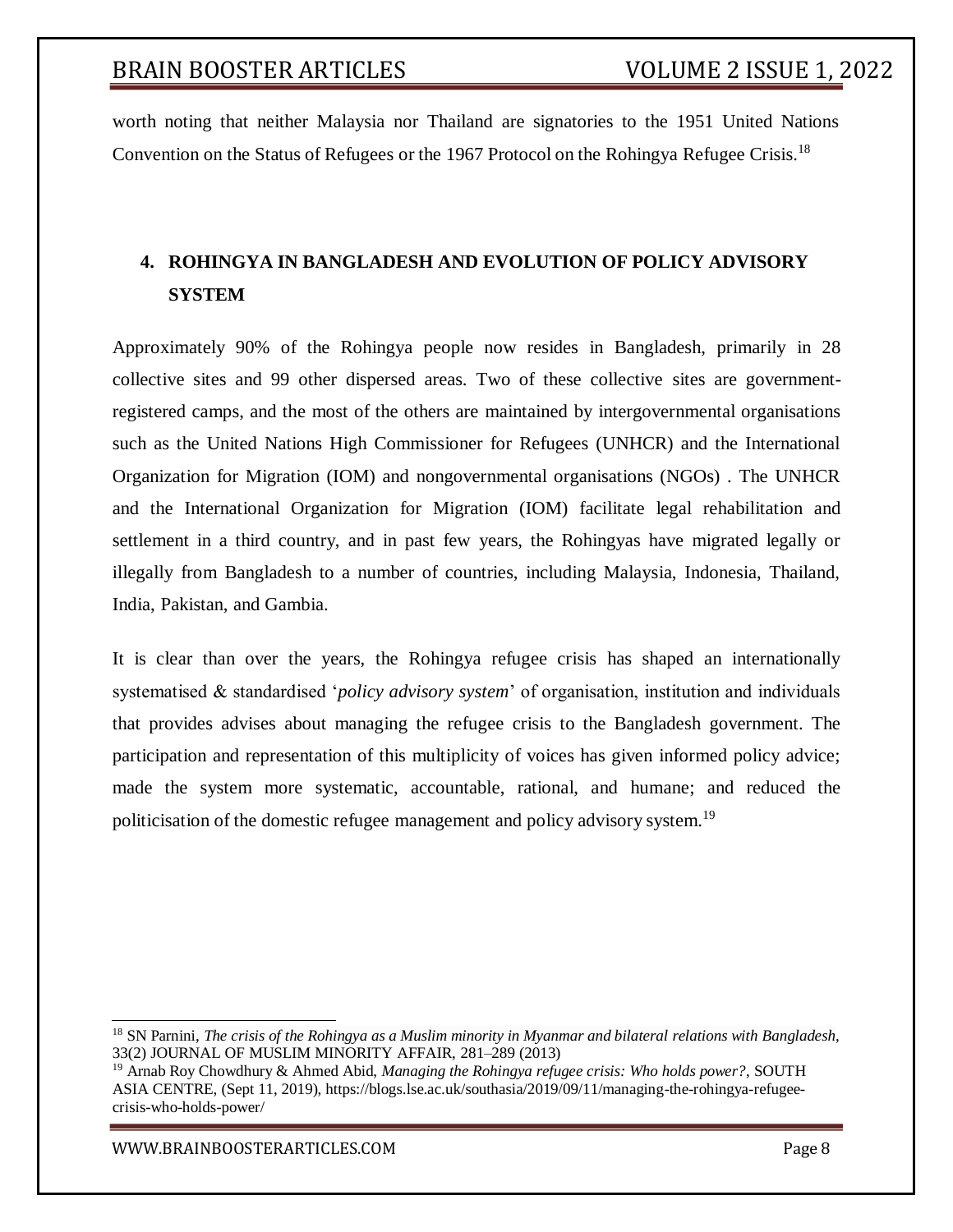## **5. POLITICISATION OF ROHINGYA**

Bangladesh, as a newly established developing country, has not signed the 1951 Refugee Convention, the Rohingyas are "illegal migrants." Bangladesh, on the other hand, saw the Rohingya situation as an emergency and handled it temporarily with its domestic advisory committees and refugee management system, which primarily consisted of state bureaucracy and ministries. This system, however, quickly became politicised. 'Illegal migrants' were exploited; vote-bank politics caused the ruling regime to exert political pressure and grant citizenship to many Rohingyas, many of whom had crossed the border illegally from Bangladesh. A new class of Rohingya leaders, known as Mahjees, formed in the camps, gaining enormous authority and facing accusations of abusing the system in their favour.

This has occurred due to the lack of a standardised mechanism for enumerating and registering refugees.

## **6. ROLE OF NGOS**

The UNHCR and IOM, in collaboration with the Refugee Relief and Repatriation Commissioner (RRRC), a body established by the Bangladeshi government, have been systematising the tracking, enumeration, and registration of refugees since 2017. They started issuing identity cards and family cards to enable access to minimal entitlements, and they began collecting household information as well as gender- and age-disaggregated data in order to create a refugee database and adequately manage the refugee issue. As triangulated estimates of the number of refugees arrived from key informants, flow monitoring of refugees at major displacement sites, and household estimates, the IOM began a site management needs and population monitoring exercise. The International Organization for Migration (IOM) has established an Inter-sectoral Coordination Group to tackle the issue in a coordinated and comprehensive manner.<sup>20</sup>

This international standardisation decreased some of the system's internal politicisation, but it also resulted in a new sort of politicisation. Many intergovernmental organisations and

*<sup>20</sup> Id*

[WWW.BRAINBOOSTERARTICLES.COM](http://www.brainboosterarticles.com/) enterprise and the state of the page 9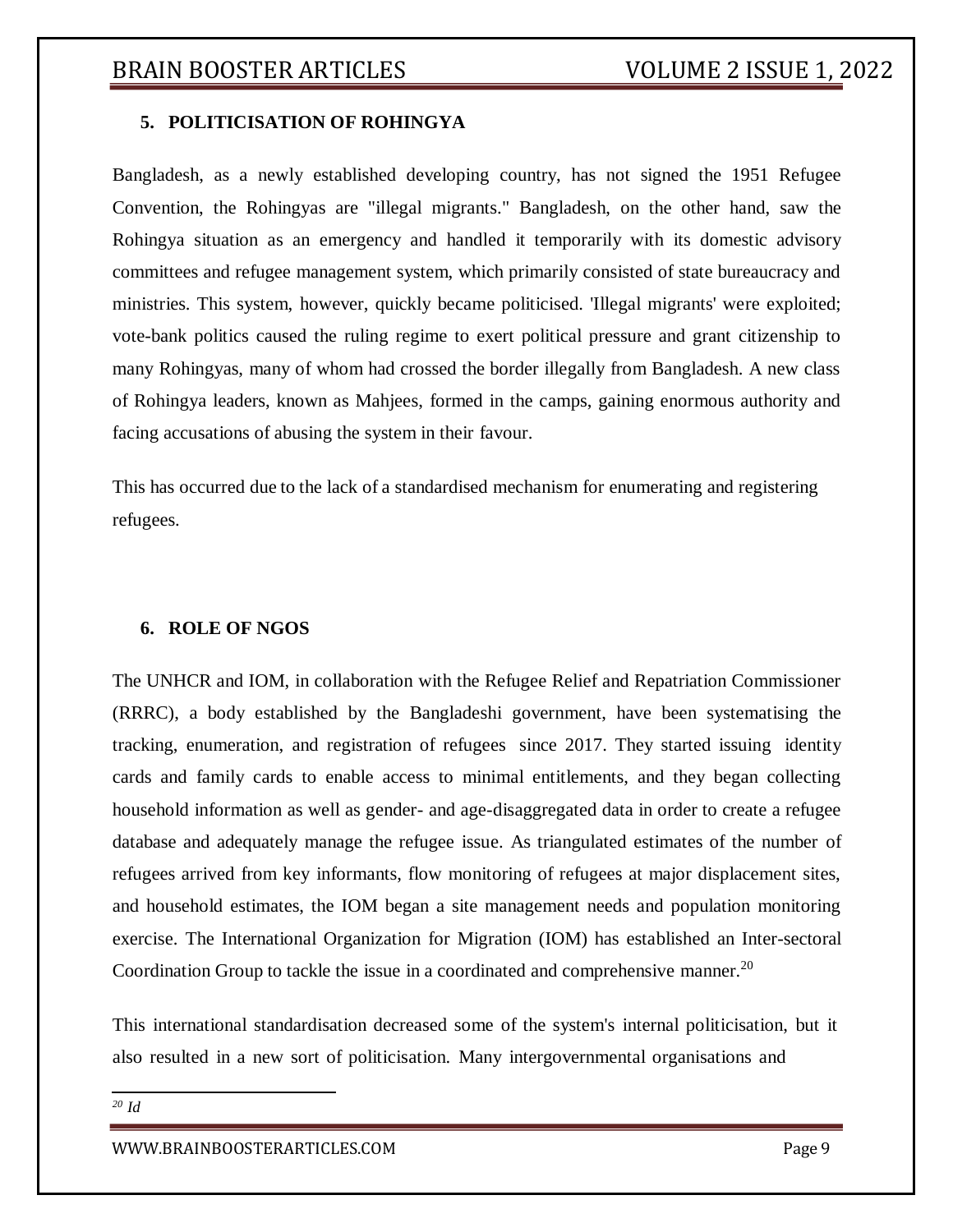international non-governmental organisations (INGOs) began to act as small republics and started operating parellel governance structures. Many of them function in restricted locations or without government approval or consent, especially in areas where state security is at risk. Despite the fact that it has received widespread appreciation from the international community of governments and civil society organisations, all of these issues have raised questions about the present government's internal legitimacy and governing capacity.

## **7. OPERATIONAL FAULT LINES IN UN's RESPONSE TO THE CRISIS**

The official reports and documents listed some strategical & operational shortcomings of UN's response to the current crisis.

#### **1. Inadequate Inter-governmental support**

If the UN Secretariat had adopted a more robust course of action to address the events in Rakhine State, it would have definitely required the UN membership's collective political support. However, there were deep divides among the five permanent members of the Security Council about Myanmar, just as there were divisions between different components of the UN system on the Secretariat's side. Early on, the United Kingdom took the lead in advocating the Council's engagement in Myanmar, but the People's Republic of China maintained that the situation in that country did not pose a threat to world peace and security and should thus be treated as a domestic issue.

In 2006, China agreed to include the issue of Rohingya Refugee crisis in the Council's agenda.<sup>21</sup> Again in 2007, when the US and UK tried to discuss the matter, it was vetoed by both China and the Russian Federation.<sup>22</sup>

[WWW.BRAINBOOSTERARTICLES.COM](http://www.brainboosterarticles.com/) Page 10

<sup>21</sup> S/PV.5526, SECURITY COUNCIL REPORT, 15 September 2006.

<sup>22</sup> S/PV.5619, SECURITY COUNCIL REPORT, 12 January 2007.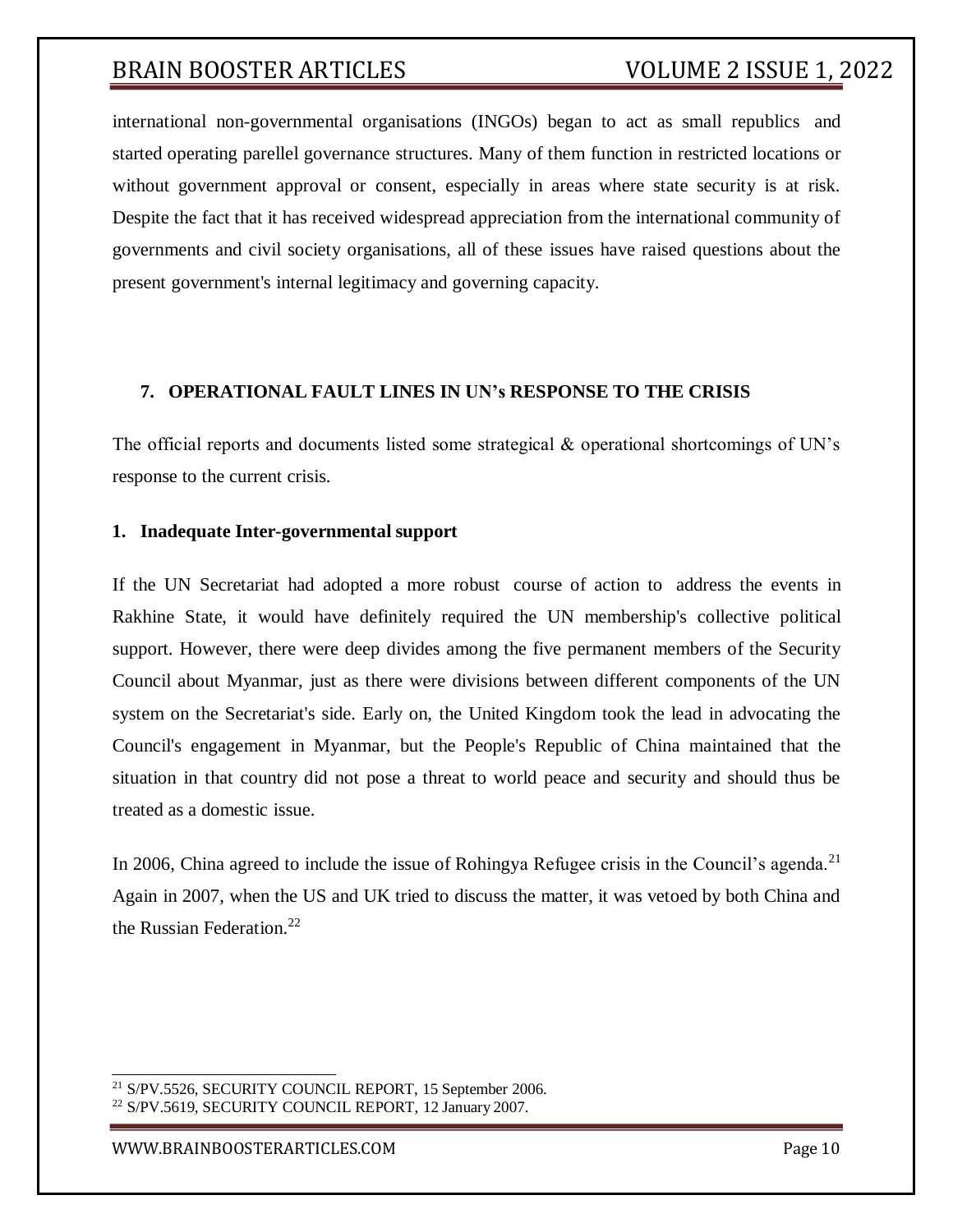## **2. Lack of a clear and unifying strategy**

Every nation is accountable for credible personality and unquestionable integrity and respect for the United Nations. There is a lack of clear strategy to manage the current Rohingya crisis. For example- The Deputy Secretary-General (Sweden) and the Special Adviser (India), both having an impressive background in their country, but they share different mechanism for dealing the crisis.

To be summarized, the Deputy Secretary-General backed a more robust UN response to the events in Rakhine State, whilst the Special Adviser advocated for quiet diplomacy to exert greater influence on the host government. Several attempts appear to have been made in 2015 and 2016 to reconcile these different perspectives into a common position that could provide guidance to the entities that served in the different pillars of the Organization – so that development, peace and security, and human rights could all be mutually reinforcing – as well as to the system as a whole, but all of these efforts were completely ineffectual.

## **3. Absence of a clear nodal point for coordination**

Another shortcoming noticed was the infirmness in the organizational structure as a body to share a coordinated policy for resolving the crisis. However, there is a formal system for policy coordination i.e. *the United Nations System Chief Executive Board for Coordination<sup>23</sup> ,* Their ability to achieve greater coherence has found to be limited.

Various Internal coordination methods have been attempted by different Secretary-Generals with varied degrees of success, mainly centred on the Secretary-Executive General's Office. In the past, the Regional Monthly Review comprised the Senior Action Group (SAG), which brought together principals of Departments and Agencies as well as subsidiary working groups.

The Deputy Secretary-General, the Chief of Staff/Special Adviser, the USG of DPA, the Administrator of UNDP, the Head of OCHA, and other heads of specialised agencies were

<sup>23</sup> UNITED NATION SYSTEM CHIEF EXECUTIVES BOARD FOR COORDINATION, [http://www.unsceb.org](http://www.unsceb.org/)

#### [WWW.BRAINBOOSTERARTICLES.COM](http://www.brainboosterarticles.com/) enterprise and the control of the page 11 model of the page 11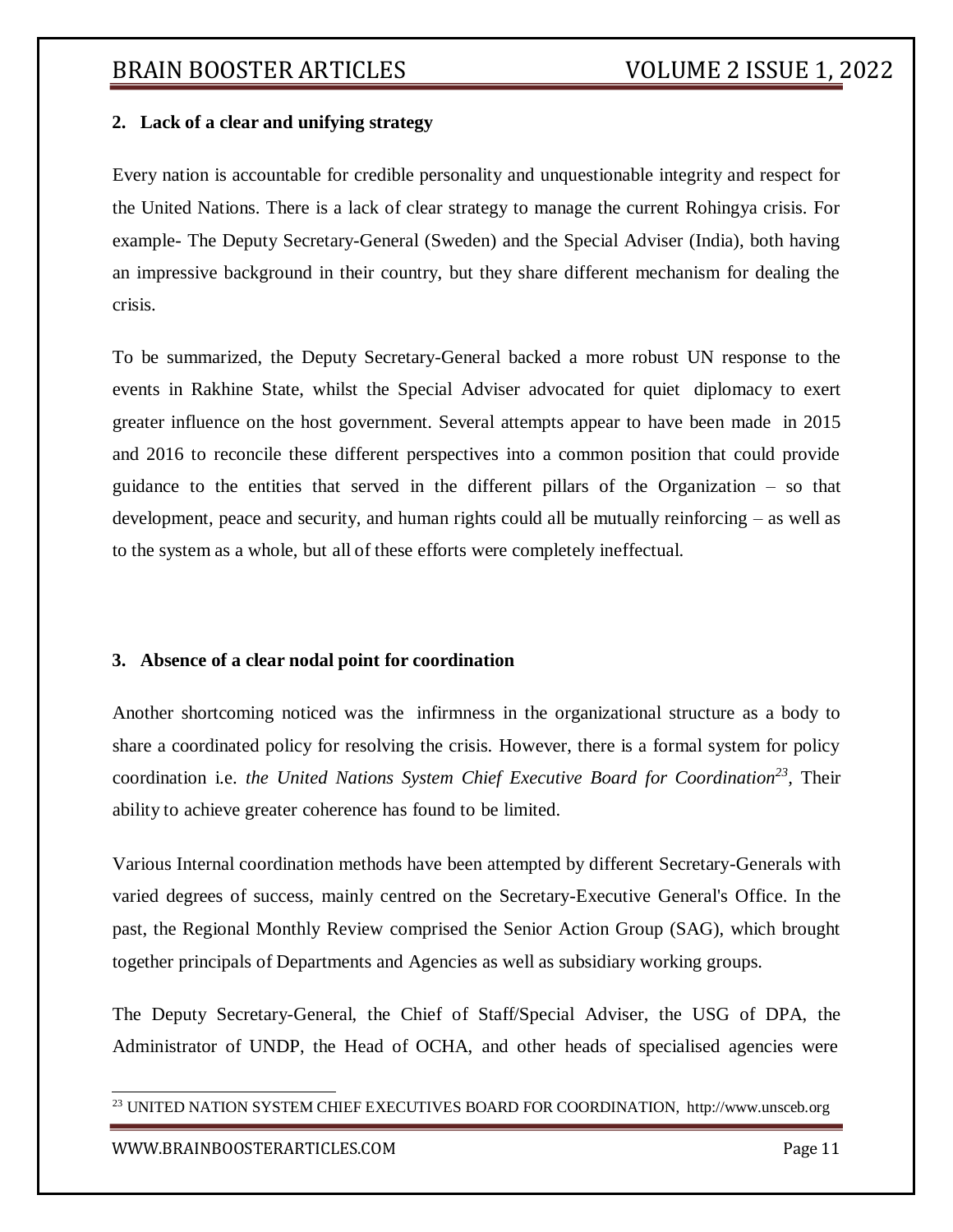frequently present when the SAG met on Myanmar. After analysing some of the minutes of the Senior Action Group meetings, the consultant was left with the idea that the tensions between diverse points of view did not lead to some form of consensus that might constitute the basis of a single system-wide strategy.

## **8. LACUNA IN UN'S PRESENCE IN MYANMAR**

*"As grim as the situation is for Rohingya refugees in Bangladesh...their prospects back in Myanmar are even worse"*

## *-***Joshua Kurlantzick, Senior Fellow for Southeast Asia**

Limited humanitarian access, as well as the inability to move and work autonomously, as well as leadership concerns and reports of a lack of inter-agency coordination, excessive secrecy, and mistrust<sup>24</sup>, drew criticism against the UN in Myanmar. Three types of forced migration is being happening in Myanmar.

- 1. Armed clashes between Rakhine Buddhists and Rohingya Muslims leading to the successive displacement.
- 2. The military occupation of this border state leading to displacement.
- 3. Internal as well as external migration due to the vulnerability of livelihoods.<sup>25</sup>

Some serious challenges have been noted in the interaction between Myanmar and the United Nations. Some of them are mentioned below:

<sup>24</sup>Liam Mahony*, In the report Time to Break Old Habits: Shifting from Complicity to Protection of the Rohingyas in Myanmar*, FIELDVIEW SOLUTIONS,

[http://www.fieldviewsolutions.org/fv-publications/Time\\_to\\_break\\_old\\_habits.pdf.](http://www.fieldviewsolutions.org/fv-publications/Time_to_break_old_habits.pdf)

<sup>25</sup> SJ Mehebub Sahana, *Forced migration and the expatriation of the Rohingya: a demographic assessment of their historical exclusions and statelessness*, 39(1) JOURNAL OF MUSLIM MINORITY AFFAIRS (2019).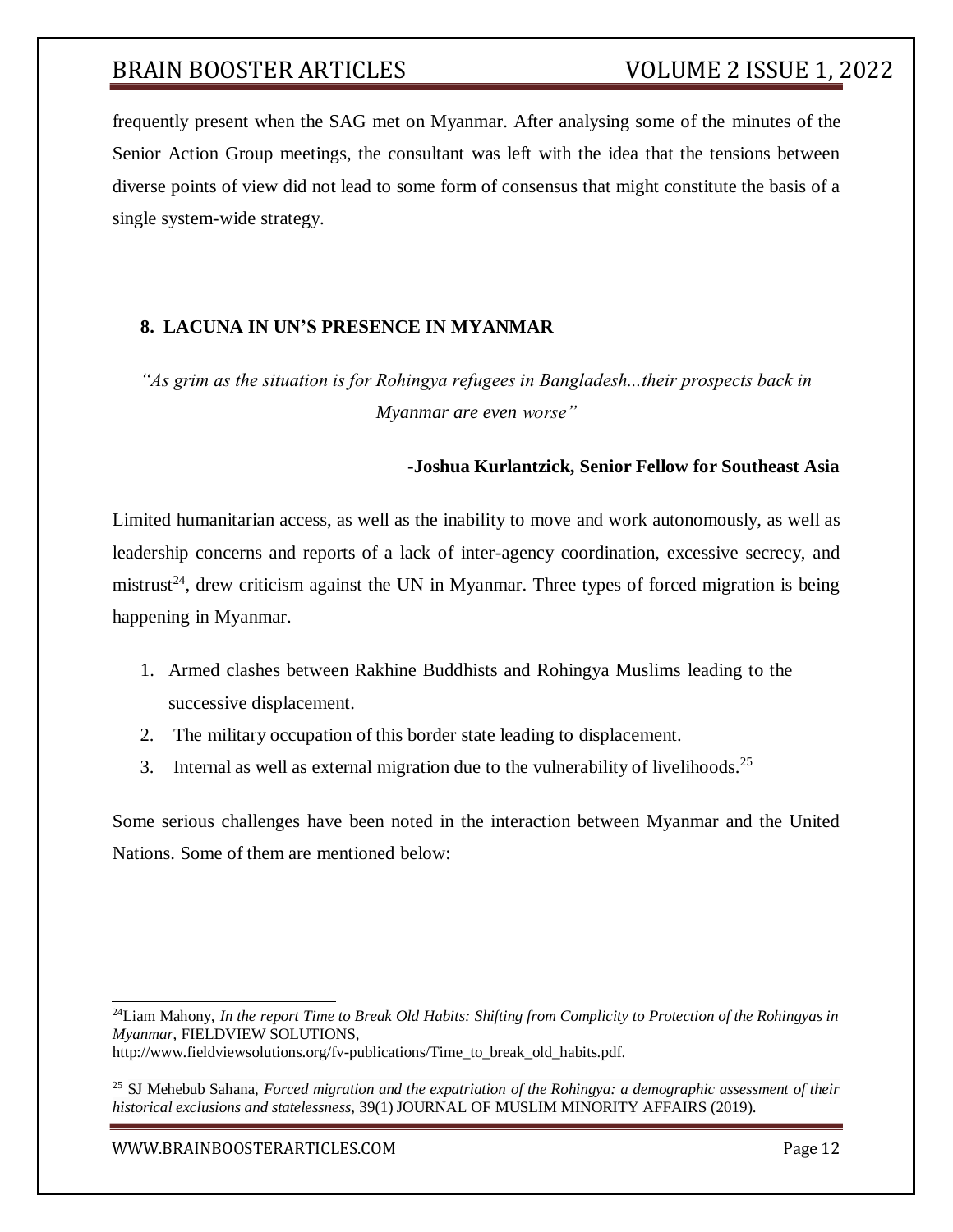#### **a. Problem in Interaction with the host community**

Since 2010, Myanmar has had a system of governance that included both military (Tatmadaw) and civilian elements, both of which were in constant motion in terms of their policy positions on local and international affairs. In case of the situation when they were not aligned with each other, this become problematic for the UN and its parts as sometimes they have to interact with two different part of the same government.

## *b.* **Issue of '***Trust deficit'.*

Second, given its colonial background, Myanmar has manifested a strong sense of nationalism and an established mistrust of external entities, be they governmental, intergovernmental, or nongovernmental, including the United Nations, throughout its independence period. On the one hand, the government has welcomed a large number of UN organisations to establish offices in the country. On the other hand, UN officials and staff feel as being under constant monitoring and are occasionally harassed, if not openly intimidated. For example, when it comes to obtaining permission to travel within the country or extending visas.

This "*trust deficit"* formed a complex atmosphere where the degree of accessibility to the Government or the kinds of harassment faced gave National and State authorities sufficient means to control the Organization.

#### **c. Dynamic division within United Nation system.**

The interactions of various UN bodies are a result of the inherent contradictions of supporting peace and political processes. While this emerging human right violation was not accepted to all parts of the UN, but instead there were different views within the UN's bodies itself.

On one hand, the approach by the UN Office of the High Commissioner of Human Rights, the Special Adviser of the Secretary-General on sexual violence in conflict, Special Adviser of the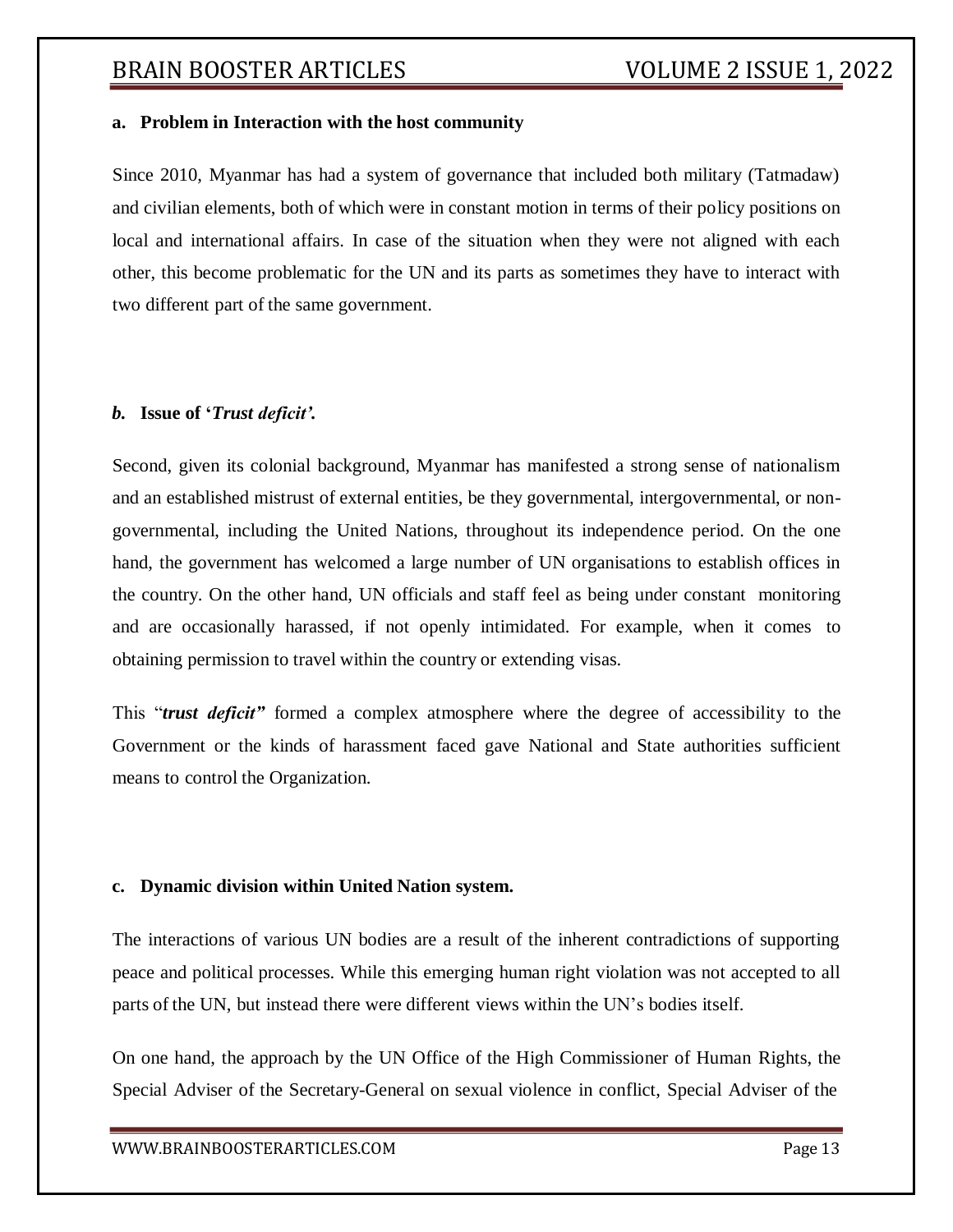Secretary-General on children in conflict and the Office for the Prevention of Genocide and the Responsibility to Protect, was to take a robust action to address the situation of Rohingya. Certain sectors of the UN System, on the other hand, preferred to use quiet diplomacy to use their leverage (to the extent that they had any). Rather than finding a common ground for the conflicting approaches, the disparities appear to have polarized attitudes – institutional and personal – among officials and staff, both at Headquarters and in the field.

## **CONCLUSION**

The experience of dealing with refugees in Bangladesh and the Asian area has raised awareness of the difficulties and challenges and is possibly long road ahead. Stated by a former UNHCR Head, the late Sadako Ogata, once said: "*There are no humanitarian solutions to humanitarian crises. Only political solutions*". It should be kept into mind that UN and in particular UNHCR have protection mandates.

In this context, a political solution to the Rohingya refugee issue is insufficient, there is a need to advocate and execute intermediate and long-term protection and rights-based measures. Resentment and anger may only lead to further hardships, challenges, and dangers. Refugees

are not a security threat in and of itself, but failing to create solutions for them can result in security issues on multiple levels.

The best part is that the Rohingya and Bangladesh continued to receive support. Regional players such as China and other powerful states can show leadership by backing proper SC action, but should not limited to it only. At the same time, regional alternatives other than repatriation should be explored and implemented as quickly as possible to promote responsibility sharing. Another good thing is that Bangladeshi authorities are continuing to work with foreign and regional organisations, as well as the NGO community, to address the current crisis. With sound leadership, smart planning, innovative diplomacy and advocacy, and a degree of collective political good will, the humanitarian dimension of the current situation can continue to be properly managed.